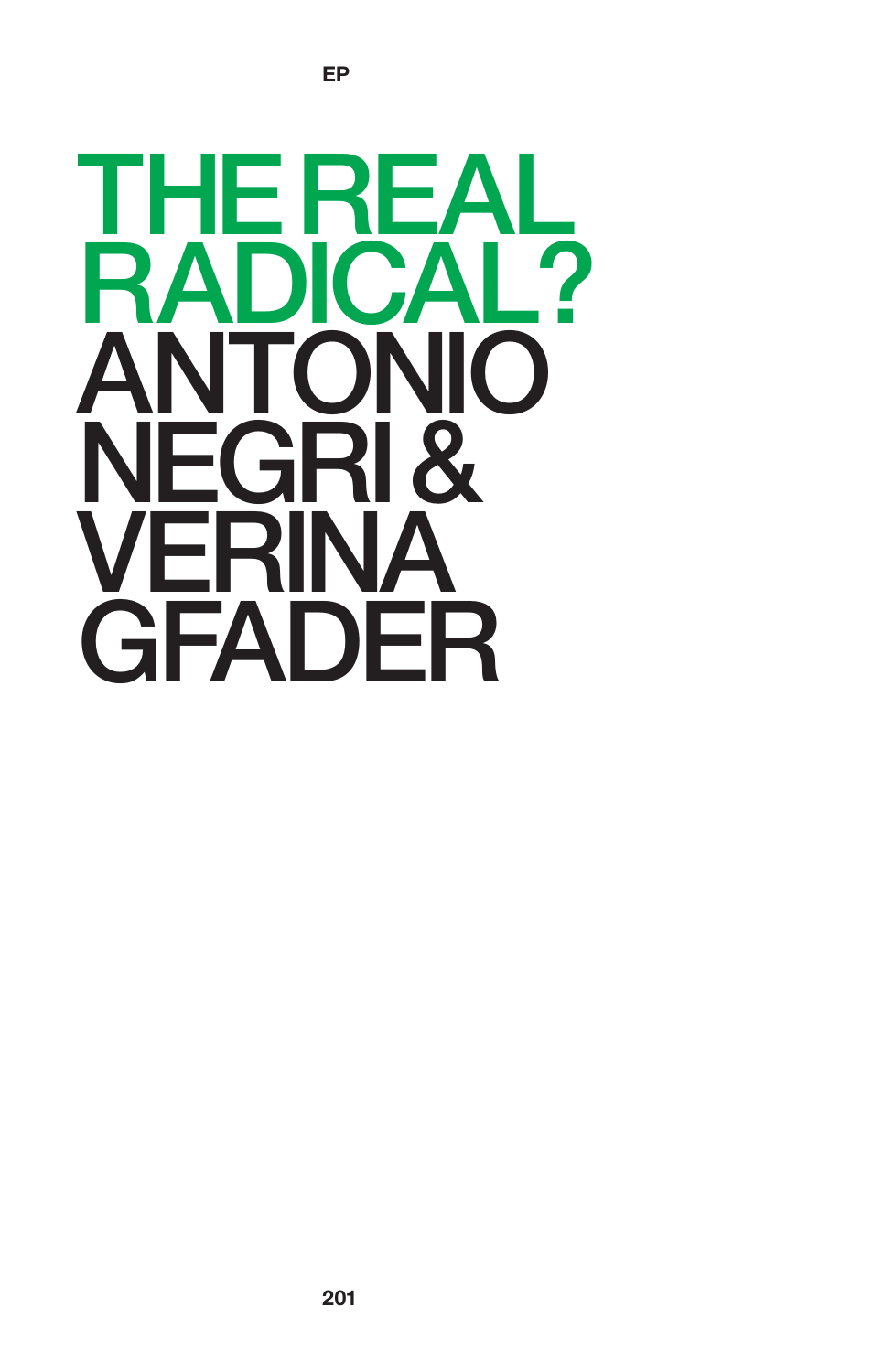#### **Antonio Negri interviewed by Verina Gfader**

Translated by Valentina Milan

Page 200:

*Quaderni rossi*, no. 2 (1962). Featured in Pier Vittorio Aureli, *The Project of Autonomy: Politics and Architecture within and against Capitalism* (New York: Princeton Architectural Press and the Buell Center, 2008), n.p. (c) Princeton Architectural Press and the Buell Center.

*Classe operaia*, no. 1 (1964). Featured in Aureli, *The Project of Autonomy*, n.p. (c) Princeton Architectural Press and the Buell Center.

Covers of course booklets prepared at the IUAV (Istituto Universitario di Architettura di Venezia) and published by Cluva, 1965. Featured in Aureli, *The Project of Autonomy*, n.p. (c) Princeton Architectural Press and the Buell Center.

**Verina Gfader:**You were involved in establishing journals such as *Quaderni rossi*, *Classe operaia*, and *Contropiano*. In what way were the various formats of distribution – of distributing theories and workers' actions – an integral part of shaping people's actions and engagement? And in what way did these journals contribute to your thinking about radical self-organized forms of resistance?

**Antonio Negri:** In Italy we experienced the so-called magazines period, which started within the far left wing after the Twentieth Congress of the Communist Party of the Soviet Union and the Hungarian uprising in 1956. In those years, the most frequently used media for distributing theories and ideas were newspapers and magazines. Until the mid-'60s our movement was a magazine movement, then we used leaflets as well, which were distributed in factories.

**VG:** So printed matter became a channel for distributing theoretical ideas?

**AN:**Yes, for the left wing of the Communist Party, magazines turned into theoretical magazines – voicing a strong criticism toward the Communist Party. From a cultural point of view, this period was very important and was characterized by the works of authors like Franco Fortini and Roberto Guiducci. Pier Paolo Pasolini also took part in this magazine movement until the mid-'60s.

**VG:** Was the magazine the key trigger?

**AN:** The magazine became a point of reference where the different ways of action and intervention were analyzed. In this regard, the group surrounding *Quaderni rossi*, which began to meet in 1958, played a central role. The first issue was published in 1961. The group was directed and kept together by Raniero Panzieri, who had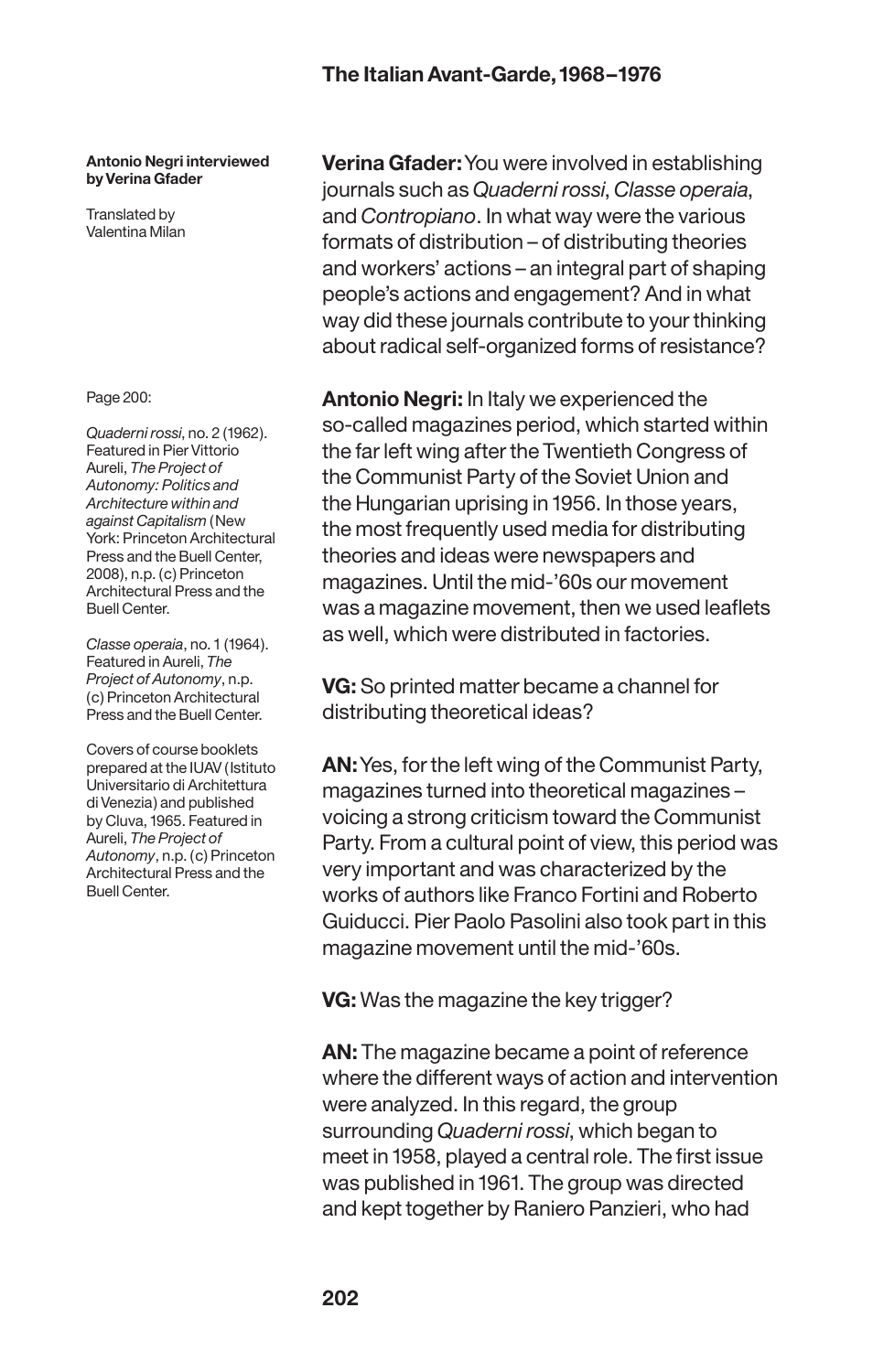previously been the director of *Mondo operaio*, the official magazine of the Italian Socialist Party. Panzieri belonged to the pro-communist left wing within the Italian Socialist Party.

After the Godesberg Program conference in 1959, a group of young people from the left wing of the Turin Socialist Party and from the youth communist section of the University of Rome converged on a common project: an inquiry into workers and their conditions in the factory. Our focus on modes of production and the workday was an attempt to rewrite the first volume of Marx's *Capital* in a way that was specific to the new working conditions that were typical of big industry.

**VG:** Were *Quaderni rossi* and other early journals propositions or theoretical developments? Or were they both?

**AN:** They were definitely both. The most important thing was inquiry – but remember that in Italy in this period sociology was not yet an academic subject. Sociology had been excluded from the university curriculum by Italian idealists like Giovanni Gentile and Benedetto Croce. The only sociology chair in the country was held by Cesare Alfieri in Florence. With *Quaderni rossi* came the project of reinventing sociology; some of those who were contributing to it, like Franco Momigliano and Alessandro Pizzorno, would later become important Italian sociologists. In this regard, *Quaderni rossi* can be compared to the Frankfurt School in Germany.

**VG:** How did Florence emerge as the center of the network between thinkers, workers, and academics?

**AN:** In those years the network of university political centers was fundamental. At the end of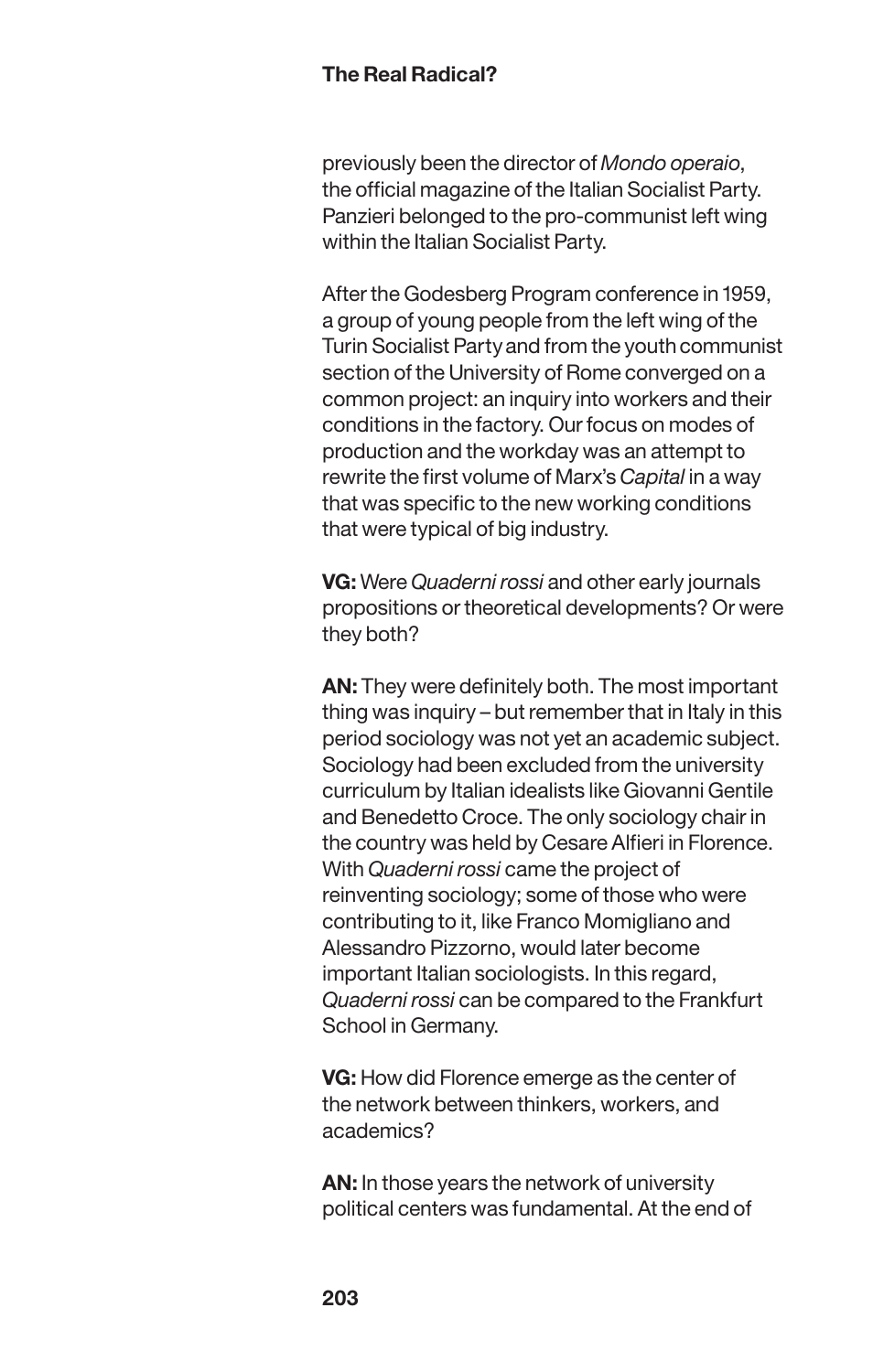the war, the Italian industrial area was constituted by the so-called triangle of Genoa, with iron and steel, Turin and its automobile industry, and Milan with its mechanical engineering companies. At the same time, Venice and Marghera were developing into the most important centers for the Italian chemical industry. We also have to take into consideration the issue of internal migration, a huge mass of people moving from the south to the north of Italy. It was in response to these developments that the workers' movement established itself. Between 30 and 40 percent of the workers' movement was extremely well organized – the Italian Communist Party was the biggest in the communist West and was able to express itself both from a political and an intellectual point of view.

I've always found it very difficult to explain the difference between, for example, *Socialisme ou Barbarie* in France and *Quaderni rossi* in Italy with respect to the workers' movement. In France, these were mainly minority intellectual movements connected with publishing houses – most of their exponents would become authors, in the true sense of the word. In Italy, the situation was completely different because a tension with the party was immediately visible. *Quaderni rossi* was soon considered a movement. And the movement was without a doubt made up of intellectuals: Panzieri was an editor for Einaudi, and from 1963 I was a university professor. But at the same time we were militants – at  $5:00$  a.m. we'd go to the factories and help workers write leaflets.

**VG:** So theory, as such, strongly related to the practice of the workers in the factories.

**AN:**Yes – but remember it was a deeply rooted tradition of the Communist Party to take the intellectuals to the factories. We simply carried it on.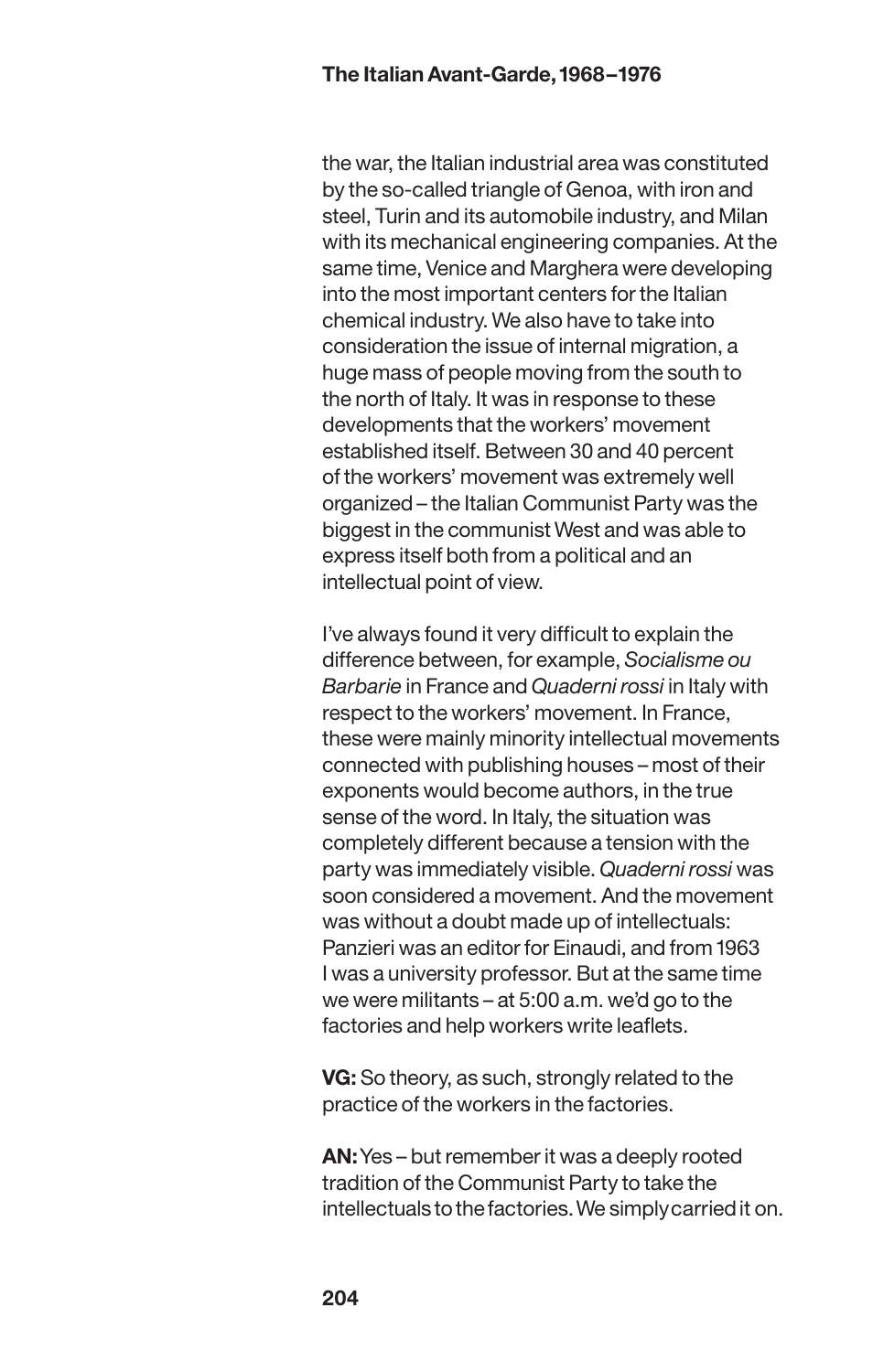**VG:** What status did text and theory have in relation to forming groups and their alliances?

**AN:** A major element in this context was the translation of Marx's *Grundrisse*. The volume was published in Italian for the first time I believe in 1967, but Enzo Grillo, a comrade involved with *Quaderni rossi*, started to translate the text ten years earlier and Renato Solmi, the translator of Walter Benjamin and Theodor Adorno for Einaudi, translated a few passages from *Grundrisse* for *Quaderni rossi* – in particular the chapter about the role of the machine.

Look at the Italian editions and at the relationship with Germany, for example. From a cultural point of view, this long-standing connection was very strong. In my heyday it was difficult to become a philosophy professor without speaking any German – I myself translated Hegel when I was young. An opening was created toward the Anglo-Saxon cultural universe, even though a bit later and more generally, we were perfectly conscious of what was occurring outside and this is something of great importance, because even if we were a closed community, our level of conceptualization, of thought's elaboration, was extremely high. Finally, as for our contacts, they were limited, but we still had some outside of Italy, and these became greater after 1968 in Europe.

With the publication of *Empire* with Michael Hardt in 2000 all of the *operaismo* authors' materials started to be translated and so it has become a subject matter for study. But until then everything had been confined to Italy. You have to take into account that the generation responsible for this process was demonized from the mid-'70s onward and then spent the '80s in prison.

**VG:** Although the work of Archizoom and Arte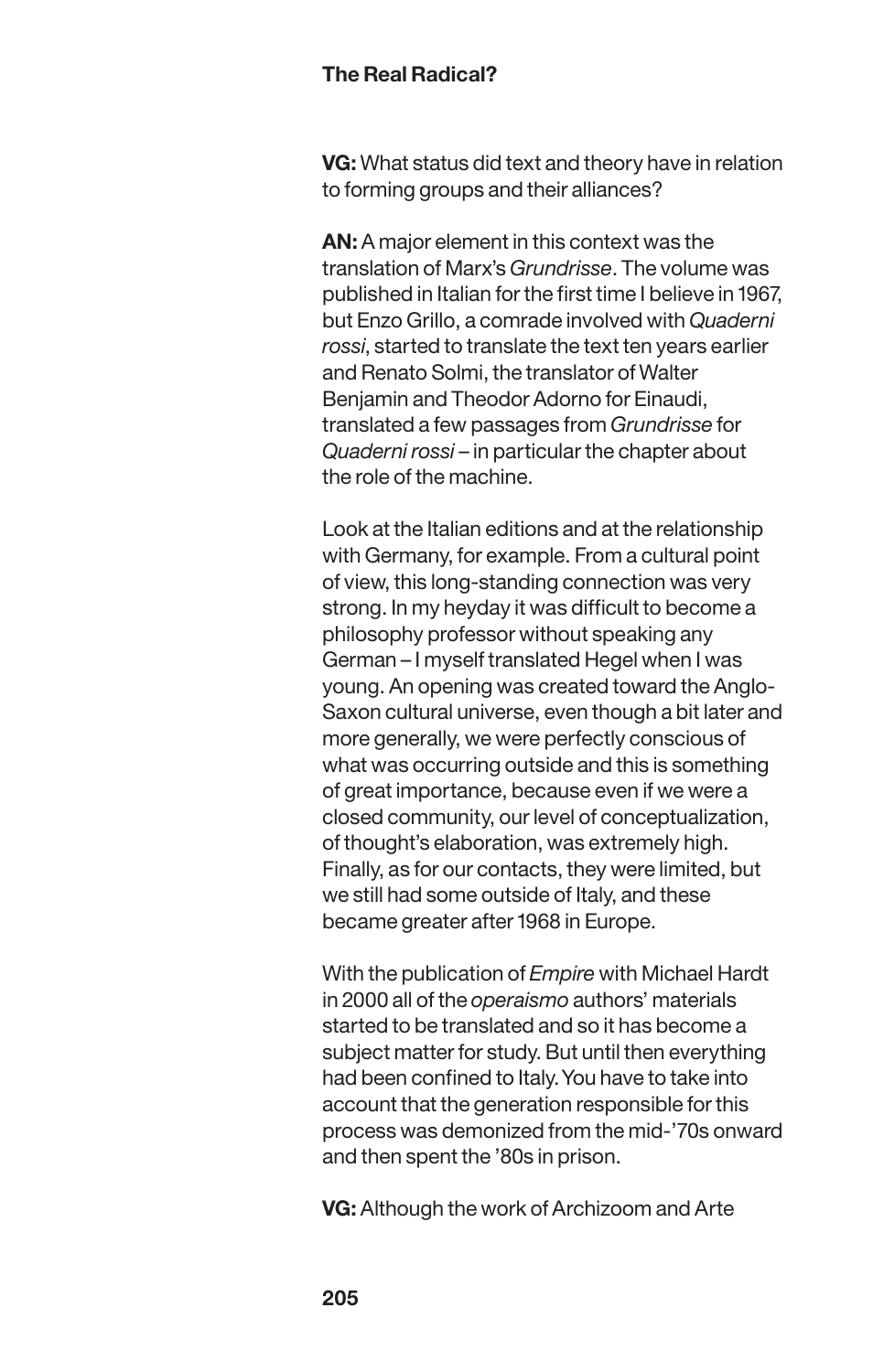Povera, and the important role that magazines like *Casabella* played in their development, runs parallel with your activities, why do you seldom comment on them?

**AN:** Because there was so little dialogue between us. The only interesting thing about the avant-garde for me was the opportunity it offered to make some money – we were asking for paintings from artists in order to sell them to fund our activities. For example, when I was a militant for Potere operaio*,* Mario Schifano, Roberto Matta, and René Burri were providing us with paintings to sell.

**VG:** Was there any dialogue with architectural groups like Archizoom who proposed a theoretical –

**TN:** No. There was a group here in Veneto called Gruppo Enne whose members were Manfredo Massironi, Ennio Chiggio, and Toni Costa. They were doing Optical art and Massironi was responsible for the visual makeup of the magazine *Classe operaia* between 1964 and 1966/67. Massironi was a good friend of Mario Merz, so between Arte Povera and these Optical artists a lively debate broke out, eventually leading to a break because the Optical artists thought that Arte Povera was strongly connected with tradition, with Lucio Fontana and Burri, etcetera, while Massironi et al were inquiring into the dynamics of machines. Many exponents of this movement would later become psychologists of perception, and others would become designers. Here you can find a strong connection with Archizoom and some other design and architectural groups. For example, Chiggio became the president of the designer's association in Milan at the start of the 1970s.

Opposite:

*Contropiano*, no. 2 (1971). Featured in Aureli, *The Project of Autonomy*, n.p. (c) Princeton Architectural Press and the Buell Center.

John Cage frequently visited due to his relationship with the pianist and composer Teresa Rampazzi, a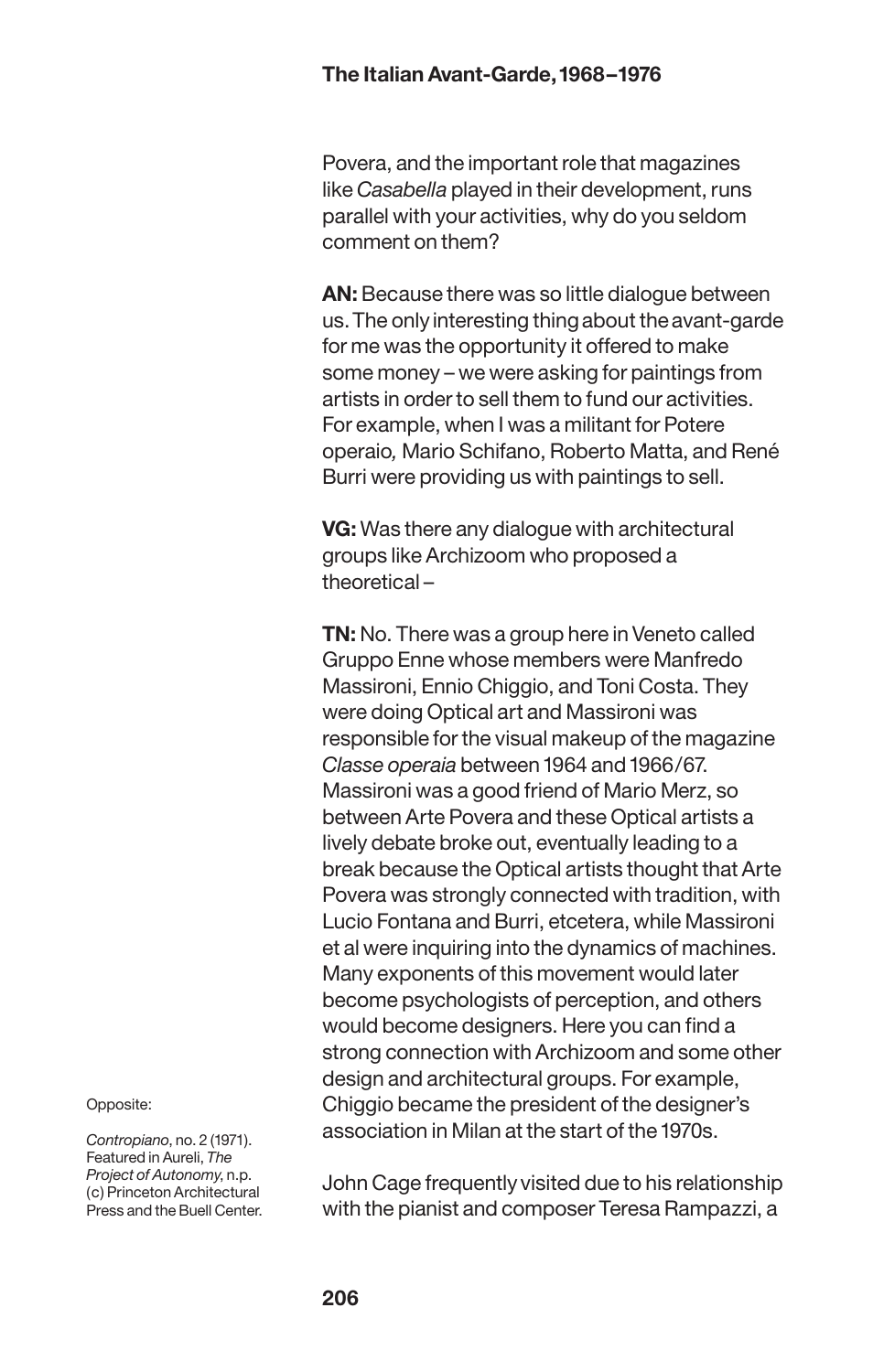comrade in our groups. There was also a musical modernism developing: Bruno Maderna and Luciano Berio were more or less originally from Veneto. So although we did not deal directly in art, we were living in art. As a result, the protests against the Biennale in 1968 were huge.

**VG:** Didn't you boycott it?

**TN:**Yes, in an extremely tough way, and it was really interesting because many of the university departments took part in it. Architecture students had begun a self-management process supported by professors in 1964/65, and in 1967 an "occupation" took place, lasting twelve months. Following this occupation by the school of architecture, the other academies started coming together. Then Marghera workers arrived as well, because in those years workers from Marghera would hold their assemblies during the lockouts inside the school of architecture.

**VG:** But wasn't there a one-year strike at the Venice academy as well?

**AN:** It was prompted by the Istituto Universitario di Architettura di Venezia, but it was not a strike; it was an occupation mainly with the support of the professors. The rector at that time was Giuseppe Samonà and then there was Franco Albini, a famous furniture designer, the architect Ignazio Gardella, and a number of town planners who all took part.

These different developments all ran more or less parallel with each other, crossing over at certain points. These movements developing on horizontal axes were living in the same theoretical environment rather than creating a precise, determined theory, because the movements' thoughts tended to be negative and critical –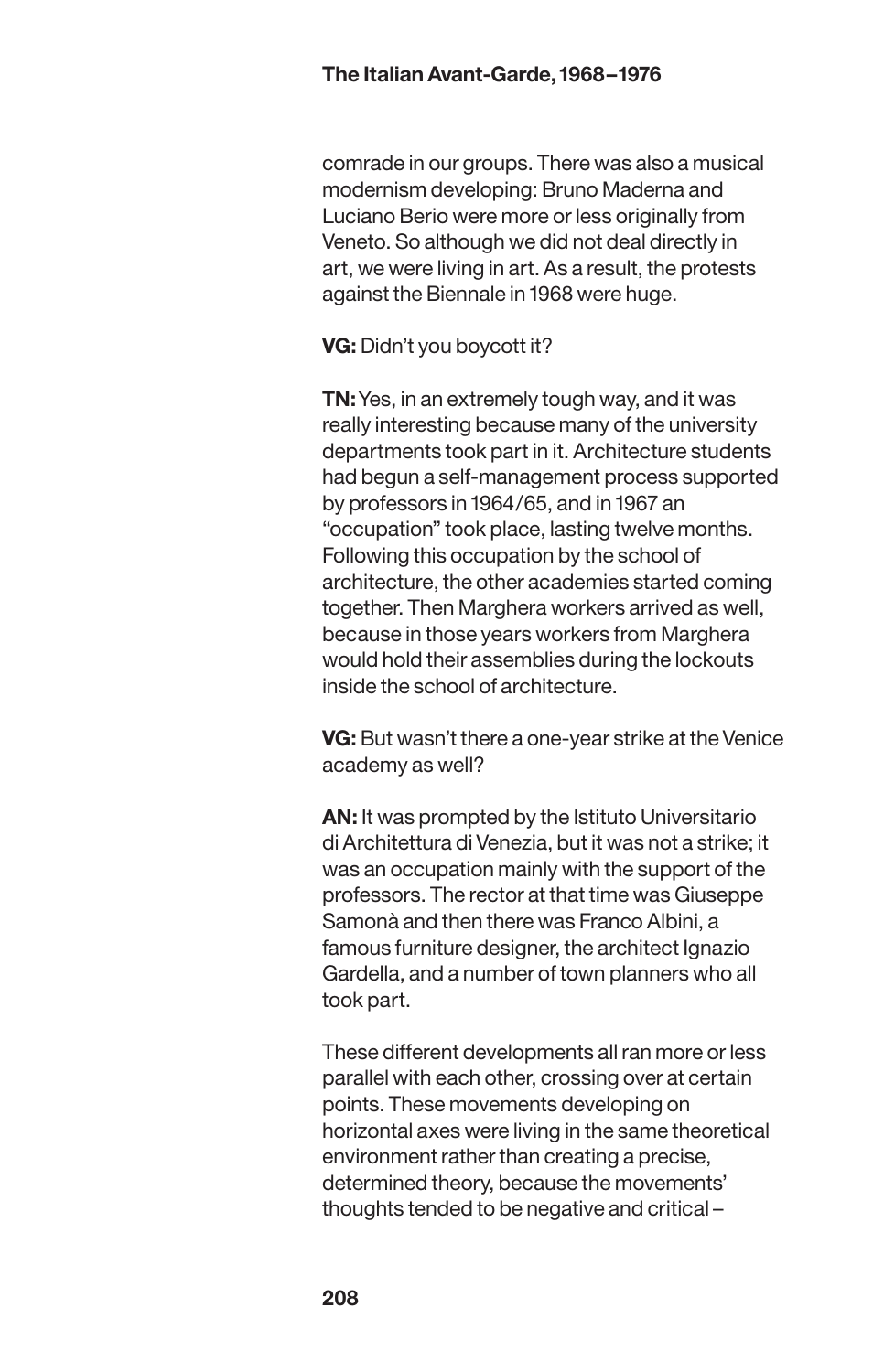endlessly creating new spaces rather than filling them.

Aside from this, some militants were indeed doing art and cinema here in Venice. For instance, there was the guy who shoots pornographic films – what's his name?

**VG:** Tinto Brass?

**AN:** Tinto Brass! He made a marvelous film at the time shot at the Lido in Venice, *Chi lavora è perduto*. But Italy lacked a cinema preparing for and living 1968; there was no Godard.

**VG:** No Godard?

**AN:** No, not at all. Well, there was Pasolini, but he was quite a different thing.

**VG:** In what ways? How do you see Pasolini's place within that, and in relation to your work at that time?

**AN:** There was a violent break with Pasolini. Alberto Asor Rosa wrote the book *Scrittori e popolo* in 1965, and he attacked the whole of realism, all that was called Italian communist realism; he described Pasolini as a middle-class writer who succeeded Giovanni Pascoli. So, a very violent break occurred between the *operaisti* and Pasolini and the reason is apparent: according to the *operaisti* the subject of history was the productive working class; according to Pasolini, on the contrary, history belonged to the farmworkers, the simple, common people, the immigrant with strong muscles – there is nothing to do here, the difference between these two positions concerned the way of conceiving things and therefore the gap was too big to be filled. Besides, in 1968 Pasolini wrote a famous poem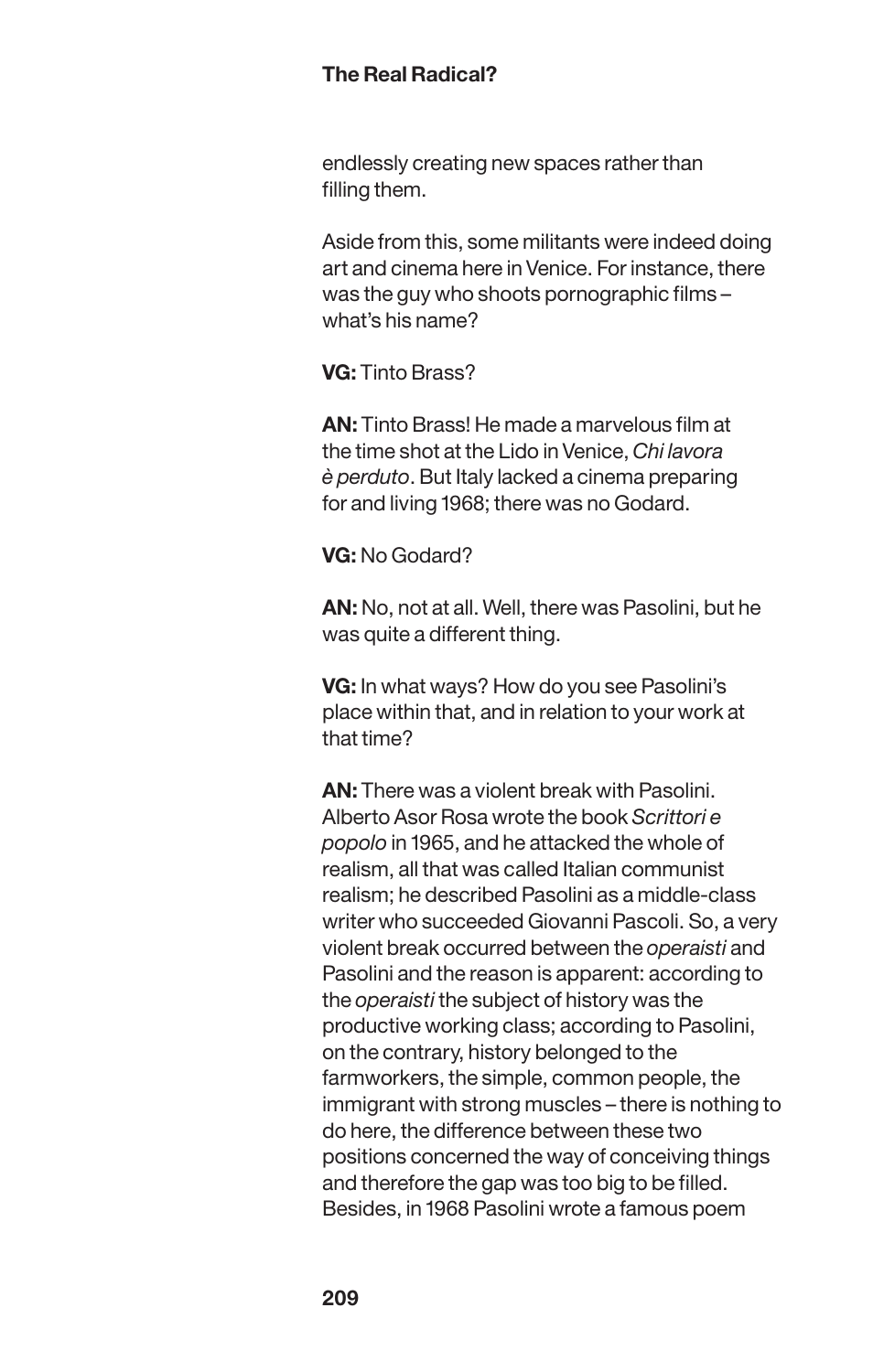#### **The Italian Avant-Garde,1968–1976**

Pages 210-15:

A crowd gathered for a demonstration. Photo by Marion Scemama.

Protesters brandishing a Potere Operaio banner.

Potere operaio protesters in action, November 18, 1972. Photo by Massa Carrara.

Featured in Sylvère Lotringer and Christian Marazzi, eds., *Autonomia: Post-Political Politics* (New York: Semiotext(e), 1980). (c) Semiotext(e).

against the students who had taken part in the struggles at Valle Giulia, which had represented a very powerful action.

The break was total and as far as I am concerned it is still valid today. Even though I believe that Pasolini's work has effectively documented a great passage in Italian history, it is still too nostalgic and passive.

**VG:** In *Multitude: War and Democracy in the Age of Empire*, you mention the White Overalls with reference to Italian social centers – including bookstores, radio stations, and lectures – as being essentially political throughout the 1970s. Again thinking more broadly, there was also the flourishing club scene and immersive sound environments and meeting places built around architectural experiments from 1968 to 1976. With the Florentine avant-garde architectural movement Gruppo 9999, who designed the club Space Electronic, an alternative social space was created – generating a series of small communities in communal spaces, even going so far as to include school activities. Could this possibly be seen as an alternative form of protest or resistance on the basis of the inclusion of workers, the youth, the people?

**AN:** The social centers in Italy have very different histories. They were founded in the 1970s as what were called "proletarian youth centers." They began by organizing these big parties like, for example, the one at Parco Lambro in Milan, which was particularly important. At the same time, the first independent radios were established: Radio Alice in Bologna, Radio Sherwood in Padua, Radio Blackout in Milan, Radio Onda Rossa in Rome. This period was undoubtedly very strange. For example, in Milan, where I was living in the 1970s, there was a social center in the Ticinese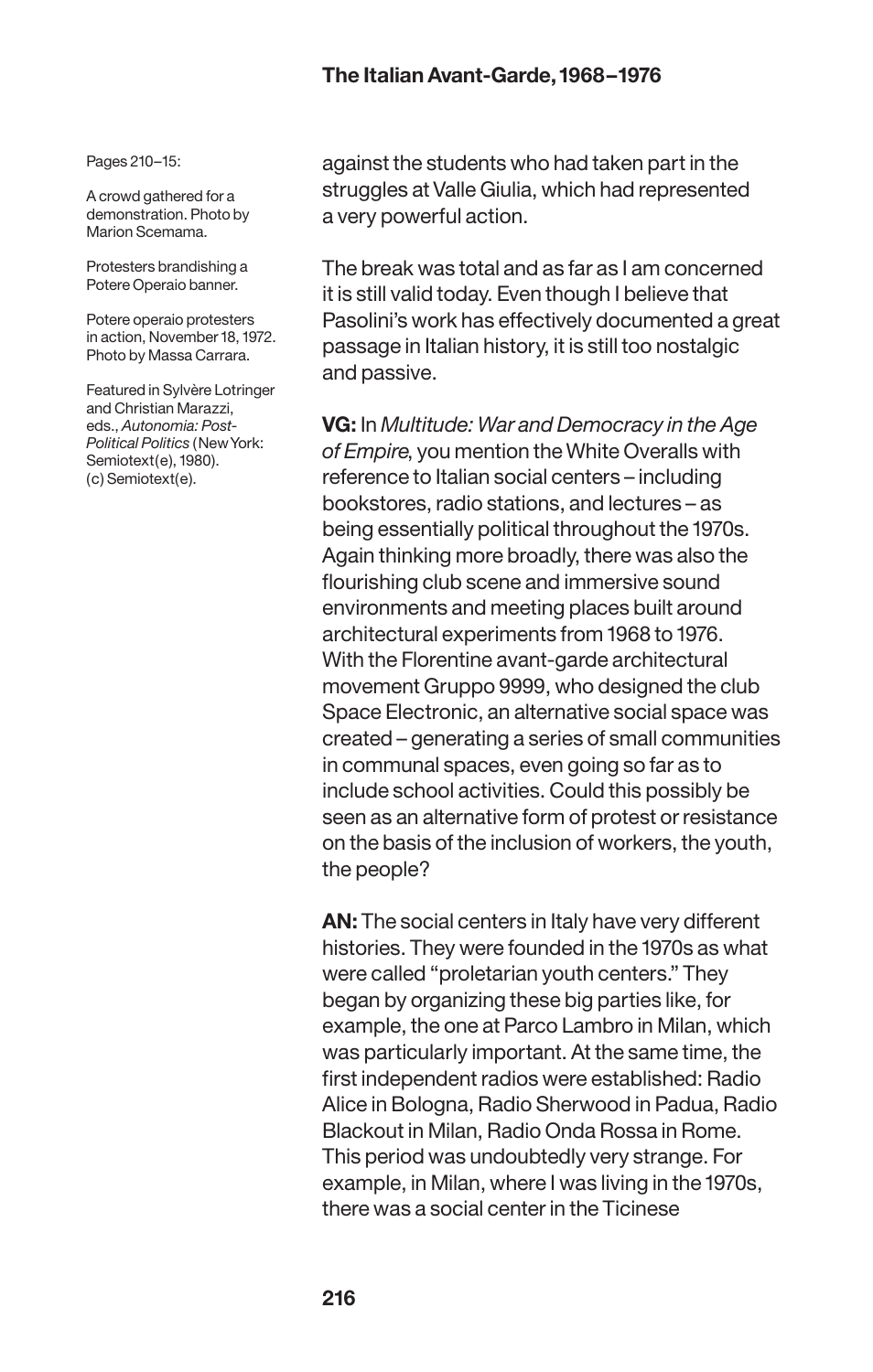neighborhood. The people involved in that undertook an actual territorial occupation from 1974 until 1977/78. Today this area is called *movida* due to it being a center for nightlife, but at that time it had nothing to do with *movida* because it took its origins from proletarians. Social centers were spaces for workers with very cheap restaurants. Police could not enter in these areas.

**VG:** Was there a barricade?

**AN:** No, if a police car went in, it was stopped and it was burned. A fundamental feature to bear in mind is that 1968 in Italy was not the same as in Germany or in France: in Italy it lasted ten years.

**VG:** So it's more like an ongoing ten-year event.

**AN:**Yes, ten years during which every kind of event happened, especially in the big cities – Rome, Milan, in Veneto, too. Veneto played an important role with respect to the working class, even if Veneto was not a workers' region like Turin. In Rome the situation was similar. But Milan was undoubtedly the place where everything happened. In Rome things happen in a folkloristic way, whereas in Milan things happen in a real way.

During this period, industry began its transformation as automation processes were implemented and work began to move from the factory into the city. The publishing industry, for instance, would no longer be a tower containing thousands of workers. The development of Milan as a center for design happened when designers moved outside of the large companies into the city to develop their own practices. Milan became a productive metropolis and we experienced the passage from the "mass worker" through the "social worker" to the "cognitive worker." Architecture departments started to occupy a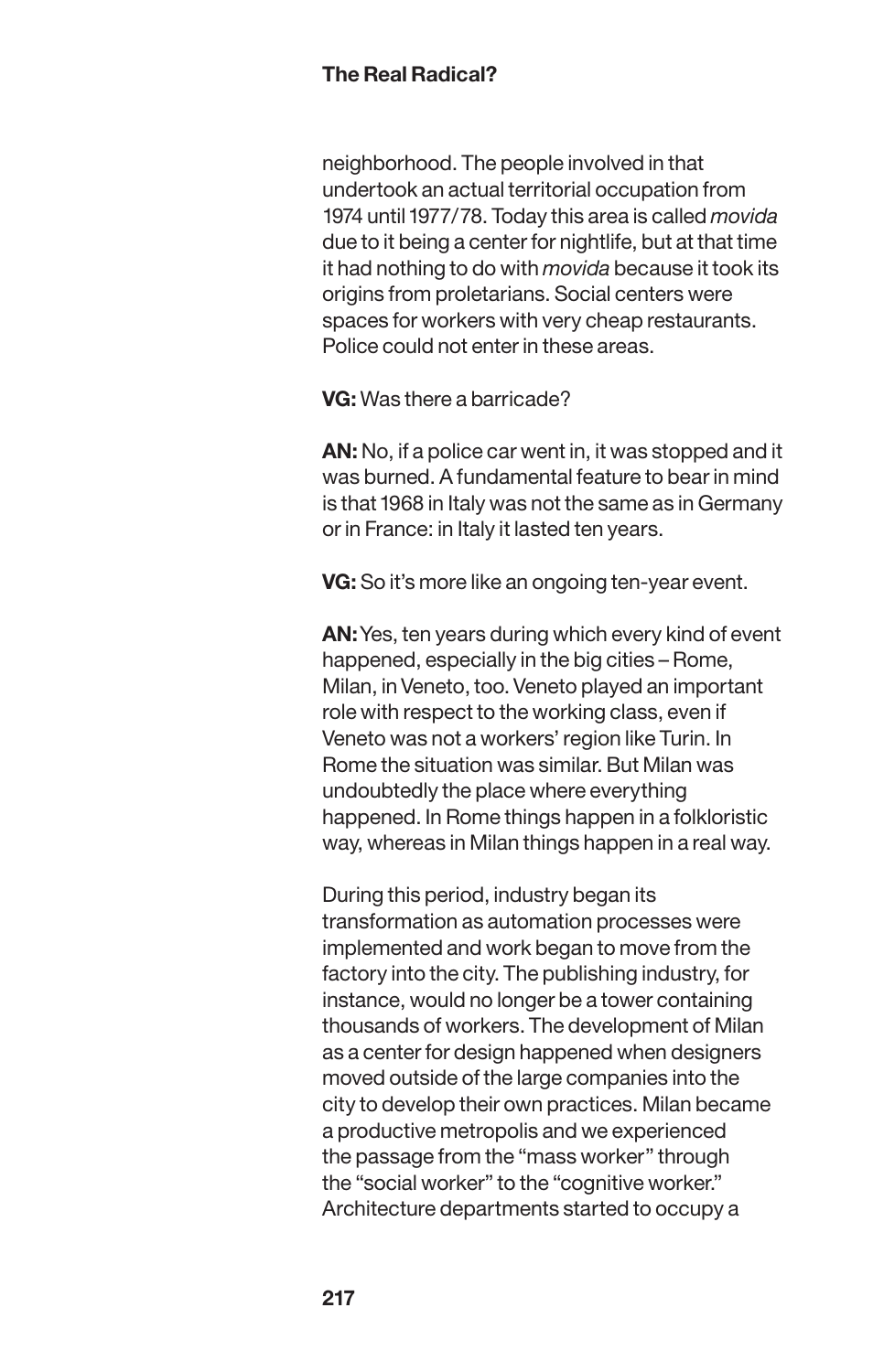central place from a political point of view – look at the Politecnico in Milan.

**VG:** In terms of architecture, was the design of the factories–and theorganizationofspace generally– taken as an important factor at the time?

**AN:** Definitely. In particular, we were talking about the traffic in the city. When I lived here in Venice in the mid-'60s there was a focus in the architecture school on standardization and the design of prefabricated proletarian houses for the working class. At the end of the decade the focus switched from the house to the city structure and the creation of spaces to freely move around and meet in. These spaces formed a continuum between the industrial outskirts and the city center.

**VG:** Looking at these various so-called radical movements and practices across art, design, and architecture, do you even see true radicality as being heightened in this period? Or do you feel that Arte Povera and Archizoom and the like were too orthodox to be true radicals?

**AN:** We should try to understand what true radicality is. In Italy, radicality was the Brigate Rosse, and they certainly had very little in common with Arte Povera. There are, let's say, different kinds of radicality. Arte Povera, which was a very important phenomenon, was strictly connected to a negative and ironical vision of reality, becoming poetic precisely because of this dimension. But Arte Povera was not reality. From this point of view, I prefer the Russian avantgarde of the 1920s, which directly intervened in everyday reality.

I'm now trying to reconstruct the ten years after 1968 in Italy that we spoke of earlier, which is difficult because my archive disappeared when